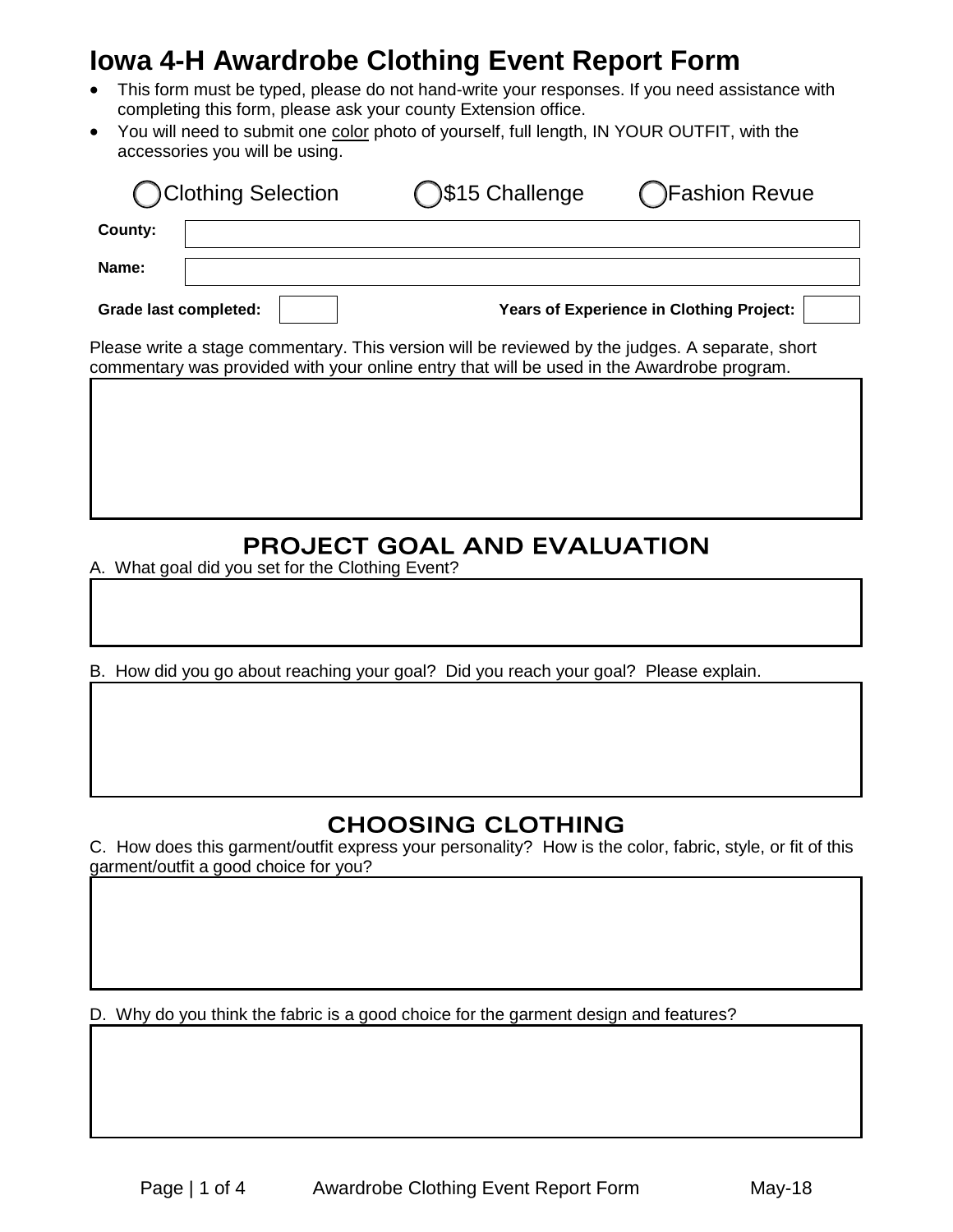F. In what way did the design elements and principles found in this garment/outfit help you to choose this garment/outfit? *Participants in grades 9-10 are responsible for identifying a minimum of one art principle (rhythm, emphasis, proportion, balance, unity) and the element or elements (shape/form, color, texture, line) used in the selected principle. Participants in grade 11-12 are responsible for identifying a minimum of two art principles and the elements used in the selected principles. Youth must explain how the elements are used to illustrate the selected principle(s).*

# **CHOOSING WITH A PURPOSE**

G. What occasions, purposes, or activities did you have in mind when you selected or constructed this garment/outfit? Why do you think this garment is appropriate for this occasion or activity?

H. How do the accessories you have chosen add to your overall appearance?

## **CONSUMER SKILLS ACQUIRED**

I. Identify two construction features or details of this garment and explain why you think these indicate quality garment workmanship.

J. What is the fiber content of each of the judged items that make up your outfit?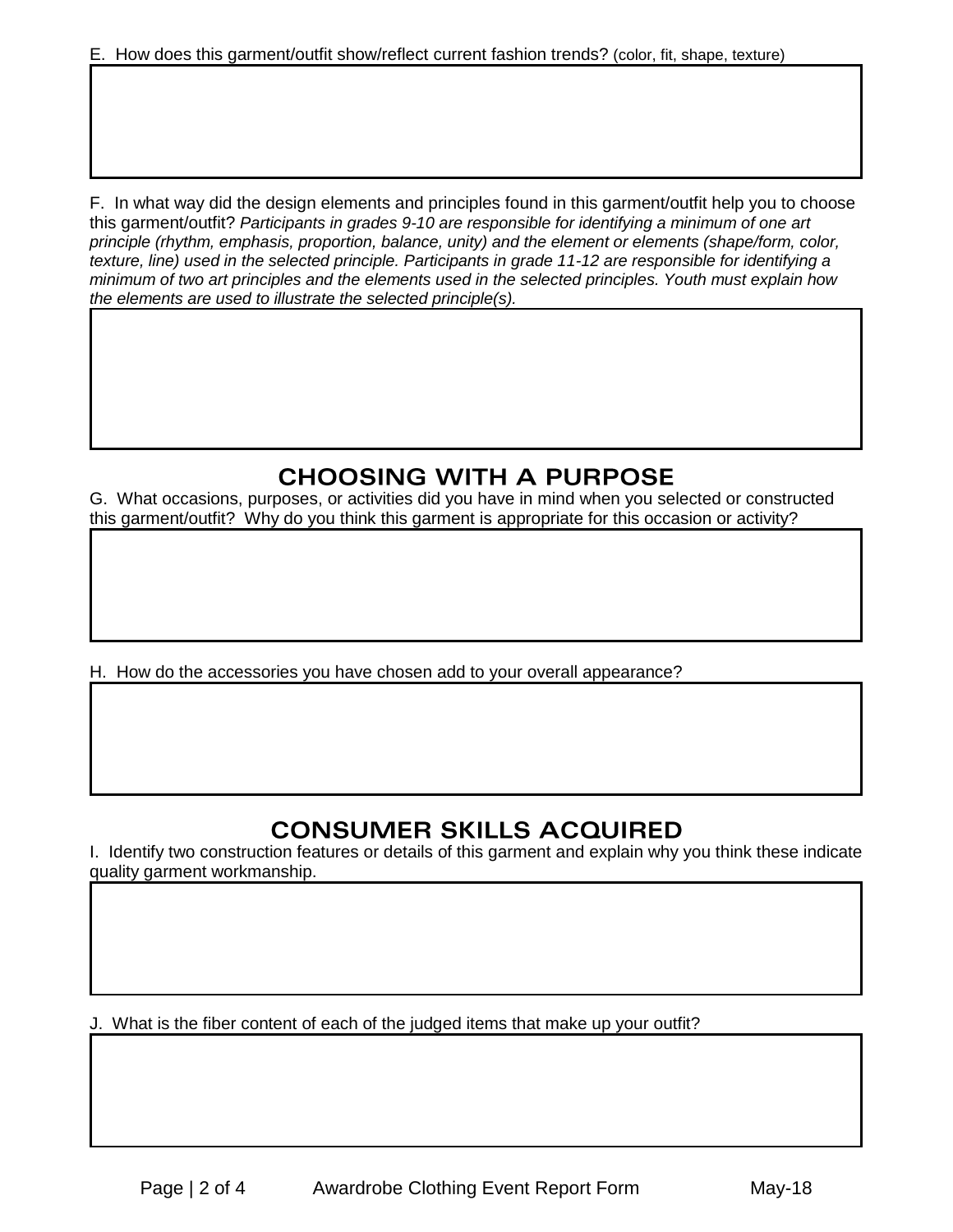L. Have you changed (altered/enhanced) or embellished this garment/outfit in any way since choosing/purchasing/making it? If yes, please explain.

### **KEEPING TRACK OF YOUR COSTS**

M. If you are using accessories you had on hand already, do not include them in your accessory total.

How much did the garments cost in your outfit total? How much did any NEW accessories cost? ADD garment and accessory costs to get **TOTAL OUTFIT COST:** How many times per year do you plan to wear this outfit? Divide the total outfit cost by the number of times per year to calculate the average cost per wear

N. Explain how this outfit and its accessories enhance and expand your wardrobe?

O. Explain why the cost per wearing, care required, and wardrobe addition of this garment/outfit is reasonable in terms of your total clothing budget.

## **ABOUT YOU**

P. Which of your 4-H experiences have been the most beneficial to you and why?

Q. What are your future education and/or career goals?